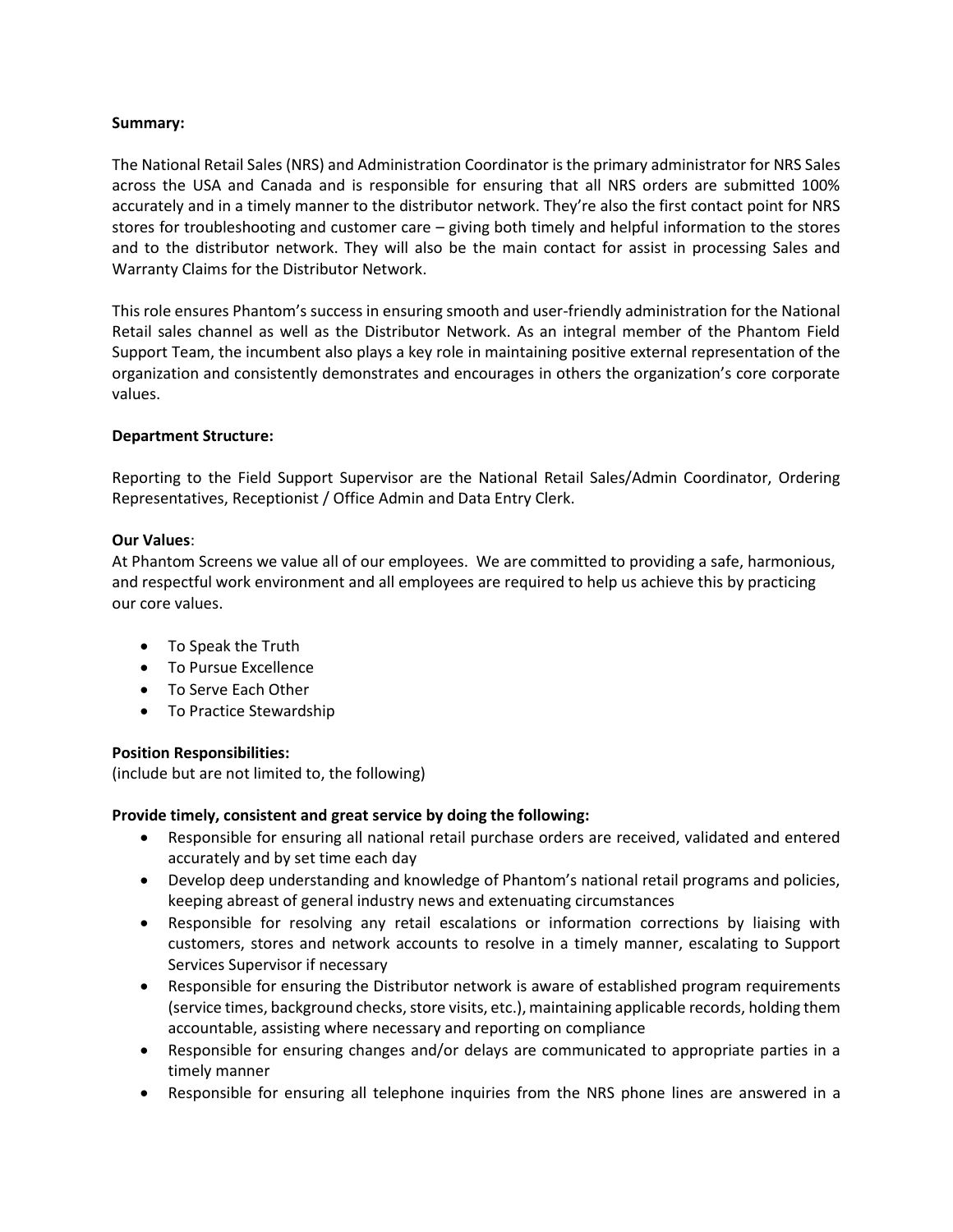professional and timely manner

- Responsible for ensuring current content and proper inventory levels for NRS binders are maintained
- Responsible for maintaining databases to ensure accurate master store listings by account, display types, product lines, pricing and new stores
- Coordinate the launch of Regional and National Retail program changes, assist in the development and implementation of support processes and communicate with departments involved
	- $\circ$  Provide support in the acquisition of quotes and creation of costing sheets of product, display materials, labour and freight for reset projects and new program launches
	- $\circ$  Coordinate the new store opening process for NRS accounts including the coordination of displays, updates to databases and communication with the appropriate distributor
- Assist Distributors and NRS accounts with damaged displays. Coordinate replacements as applicable
- Assist Finance with NRS reporting as required
- Responsible for ensuring sales and warranty claim support for any "realized" sales and warranty claims are completed in set timeframes
- Responsible for updating and maintaining all Excel spreadsheet price lists ensuring they are accurate and user-friendly
- Responsible for training temporary summer staff, ensuring they are doing quality work
- Managing the Sales Claim process by initiating, investigating, understanding customer issues and communicating identified trends to ensure successful resolution of reported issues

# **Be an active member of the Network Resources and Phantom Screens team by:**

- Having a great attitude, looking for ways to help and jumping in to help other members when needed or requested
- Providing secondary phone support backup for all phone lines
- Backing up the Ordering Coordinator and the Ordering Representative and Receptionist / Office Admin and Data Entry Clerk
- Looking for ways to help other departments serve each other and customers better
- Participating actively in trainings and meetings and continually striving to learn and grow
- Helping to improve processes and procedures to provide better and more reliable service

# **Key performance indicators:**

- Enter all orders received before 2 p.m., by end of same day (if non-business day, then by end of first business day following receipt), Monday or first day following a stat holiday are due up until noon that same day
- 99.99% data entry accuracy
- Year over year improvement in NRS checklist compliance
- Year over year improvement in NRS background check compliance

# **Position Requirements:**

- Patient, calm and professional telephone manner with the ability to diffuse customer conflict
- Ability to work efficiently and maintain composure in an environment that is subject to constant interruption